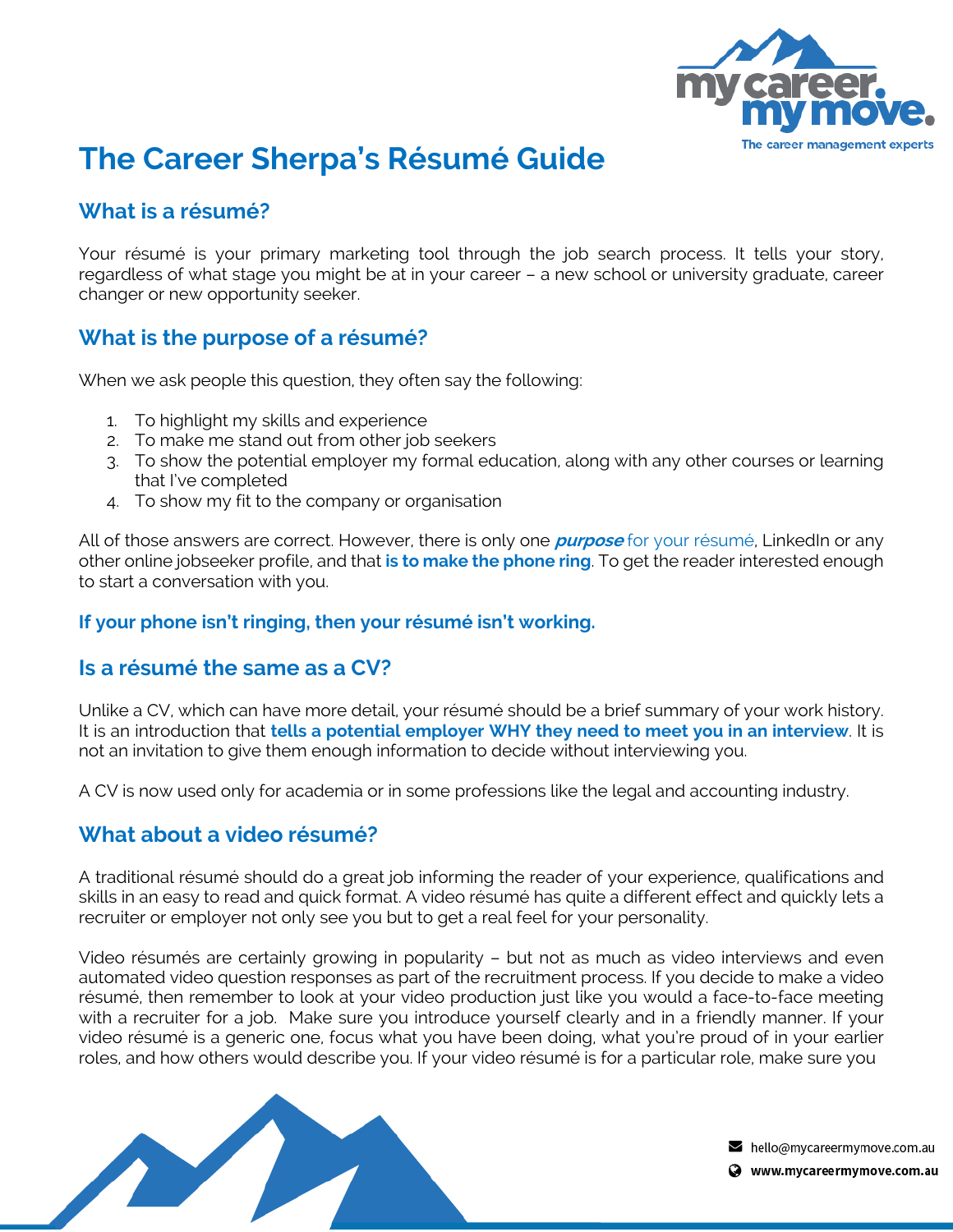

tell the viewer why you are a good fit for the organisation and to the role. Either way, remember you only have a short amount of time to engage and interest them, so keep it light.

# **What should be in your résumé?**

Now that we have some of the frequently asked questions answered, let's take a look at the critical components of your résumé and how to get it to work best for you.

The top of the document should contain your name, home address, email and mobile contact details.

The middle of the first page should have a personal overview or summary. Use this section to describe yourself and highlight your 'soft skills' – the kind of person you are, how you work, and what your values are. Using third party descriptions like, "described by my work colleagues as someone who is selfmotivated, independent and has great attention to detail" can be a good way to communicate this.

On the lower part of the first page, include a summary of your employment history and a list of your key skills. We call these skills your "Employability Skills". They include a mix of hard skills (like a trade, qualification or competency) and soft skills (your personality traits like honesty, punctuality, reliability, integrity, problem-solving ability and other languages).

Ideally, what you will end up with is most of the detail a potential employer might need to assess your suitability for a job on just one page. The rest of the detail around each previous role – including key responsibilities and work accomplishments can be on the following 2-3 pages.

At the end of your résumé is where you'll place all the final details. This includes a brief summary of any roles that are more than ten years ago – remember you're trying to keep to 2 or 3 pages in length. The end of your résumé is also the right place for your education, qualifications and training to be briefly summarised.

Finally, any interests or hobbies that you want to show. These can be optional depending on how you're going for space, and of course, whether they are relevant for the role or organisation and shed more light on you as a person.

The last section of your résumé should talk about your referees. Unless you have been asked to provide referee details as part of the application process, we'd suggest you state that **"Names and contact details of referees will be provided on request."**

If you're a graduate or a new employment market entrant your résumé should be one or two pages, if you are a more experienced employee, then between two and four pages works well in most markets.



 $\blacktriangleright$  hello@mycareermymove.com.au

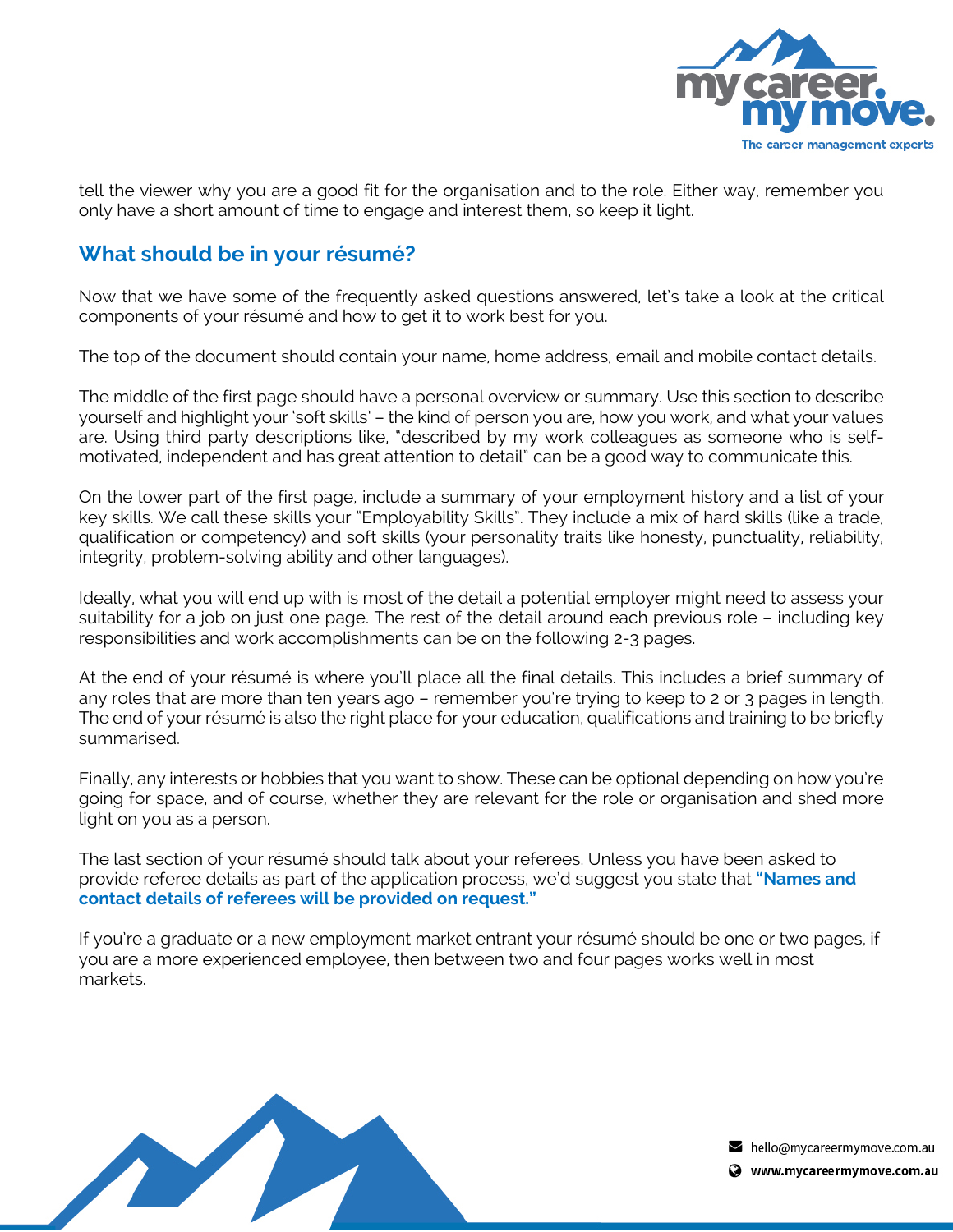

# **So, to recap your résumé should include:**

- Your home address, unless there's a reason not to
- Contact details both mobile and email
- A list of all your employment, with more detail around the last 3-4 roles or the previous ten years
- A summary paragraph or statement that describes you (third-party descriptors for most impact)
- Accomplishments are what makes your résumé appealing to the reader and makes them think "we need some of that around here."
- A summary of your education
- Any relevant training, licenses, memberships or accreditations

# **What your résumé does not need to include:**

- Your age or date of birth
- Your marital or family status
- Your ethnicity or country of birth
- Copies or extracts from any certificates or course that you have completed
- A photo of you
- Salary expectations
- Every job you have ever had
- Your referee details unless asked for as part of the application process
- A 'career objective' an employer really doesn't care about what you are looking for, they want someone to help get things done in their organisation
- Samples of your work, unless requested or perhaps for a marketing or creative role

Remember, keep it short. It is a résumé, not a novel.

# **Why your résumé needs to be customised for each job – the rise of ATS**

Recruiters only look at most qualified applicants and on average spend less than 45 seconds on each résumé. They are also often assisted by an Applicant Tracking System (ATS), a software application that enables the electronic handling of recruitment.

What does this mean you might ask? When you apply for a job online, your résumé is more than likely passing through an ATS before it gets to a recruiter or potential employer. As a result, your ability to get your résumé in front of a human could depend highly on how well you have optimised your résumé for ATS algorithms.

With more and more applicants applying for jobs, with many unqualified for the job and just "giving it a go", ATS help to save recruiters and employers time in the recruitment process by automatically highlighting the top candidates who are in line with keywords in the job description.

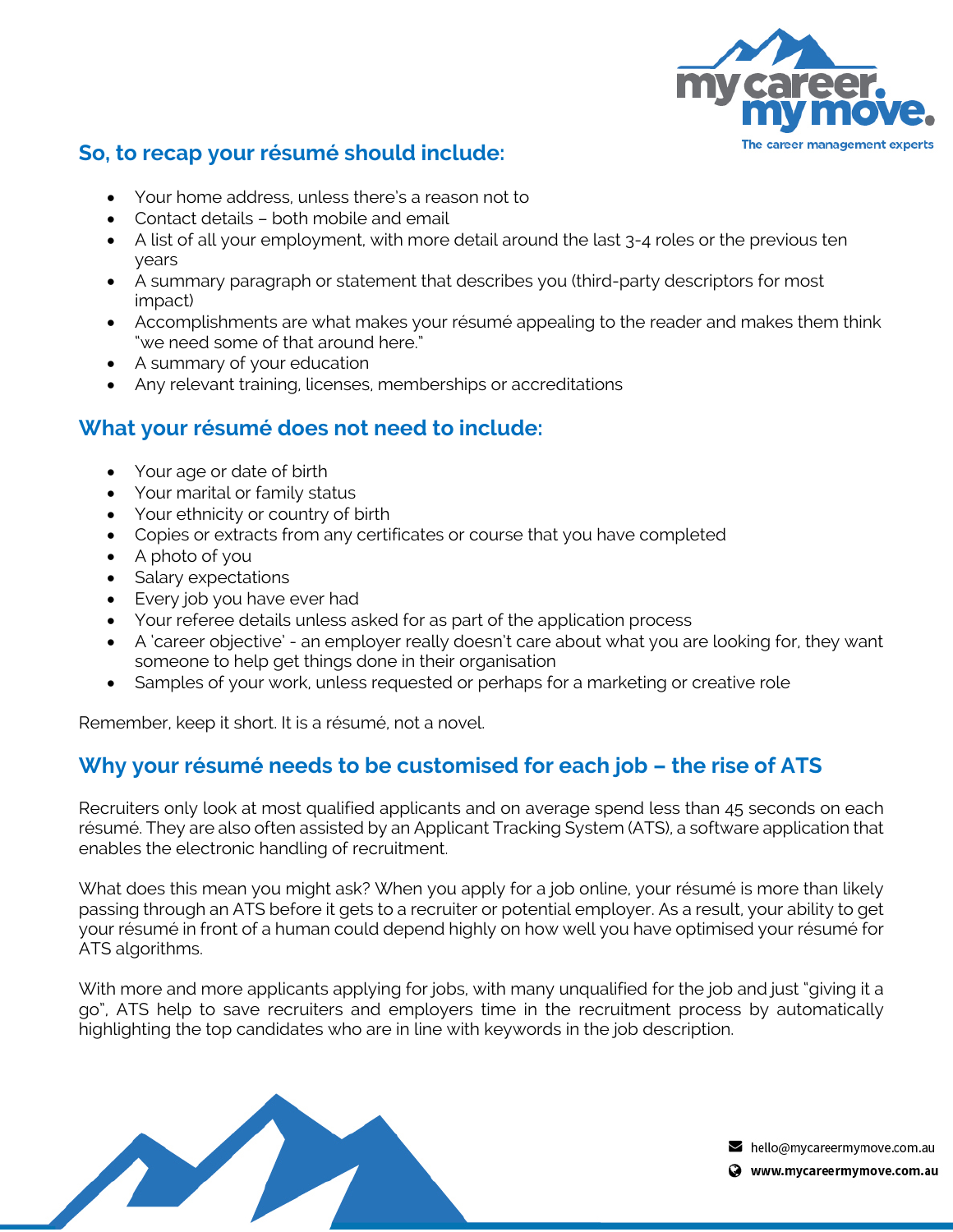

# **How do you write a résumé that gets you through an ATS?**

It starts by identifying the keywords used in the job description. We recommend using a WordCloud software program. Paste the job description or ad into the program to create a word cloud. The bigger the word is in the diagram, the more frequently it has been used through the ad. These are the terms you will want to include in your résumé. See the image below as an example.



Another useful tool is www.jobscan.com, which will help you review how well your resume matches a job advertisement. You can test-drive the basic application for free, and if you want to evaluate and edit your résumé in real-time, there is a monthly or quarterly cost.

Here's what you need to do to evaluate your résumé – it's super simple.

Step 1: Copy and paste your résumé and the job description or ad into the relevant box.

| HUMAN RESOURCES EXECUTIVE / ORGANIZATIONAL CHANGE                                                                            | Senior Human Resources Generalist                                                                                          |
|------------------------------------------------------------------------------------------------------------------------------|----------------------------------------------------------------------------------------------------------------------------|
| ARCHITECT / ORGANIZATIONAL DEVELOPMENT SPECIALIST                                                                            | Marine Biological Laboratory                                                                                               |
| STRATEGIC HUMAN RESOURCES BUSINESS PARTNER offering an                                                                       | Reporting to the Director of HR, the Senior Human Resources                                                                |
| impressive record of process-oriented achievement in building                                                                | Generalist is responsible for partnering with management across all                                                        |
| robust organizations, shaping business strategy to support bottom                                                            | departments to advance the MBL's strategic initiatives by effectively                                                      |
| line growth, profitability, and sustainability, and revitalizing                                                             | leveraging Human Resources services, processes, and programs.                                                              |
| underperforming operations. Skilled in the design and execution of                                                           | This position is characterized by a high degree of collaboration and                                                       |
| organizational restructurings, recruitment and hiring.                                                                       | coordination in the delivery of professional level HR services, both                                                       |
| compensation, succession planning, employee development, and                                                                 | tactical and strategic, with a broad range of area expertise included                                                      |
| project implementation. Particularly effective at preserving<br>employee engagement through open communication and judicious | but not limited to Talent Acquisition/Recruitment/Retention.<br>Employee Relations. Compensation. Training Initiatives and |
| planning/negotiations. A reputation defined by consummate                                                                    | Legal/Compliance.                                                                                                          |
| professionalism, integrity, and results.                                                                                     |                                                                                                                            |
|                                                                                                                              | KEY AREAS OF RESPONSIBILITY                                                                                                |
| Areas of Expertise:                                                                                                          |                                                                                                                            |
| D Organizational Change Management D Talent                                                                                  | Responsibilities include, but are not limited to:                                                                          |
|                                                                                                                              |                                                                                                                            |
| D Strategic Planning & Positioning D Executive                                                                               | Talent Acquisition/Recruitment/Retention:                                                                                  |
| Coaching/Leadership Development D Budget Development                                                                         |                                                                                                                            |
| El Manading Bachsuchudng Initiations                                                                                         | Partners with hiring managers, directors, and department/center                                                            |
| Clear resume                                                                                                                 | Clear job descre Need help? Email us!                                                                                      |



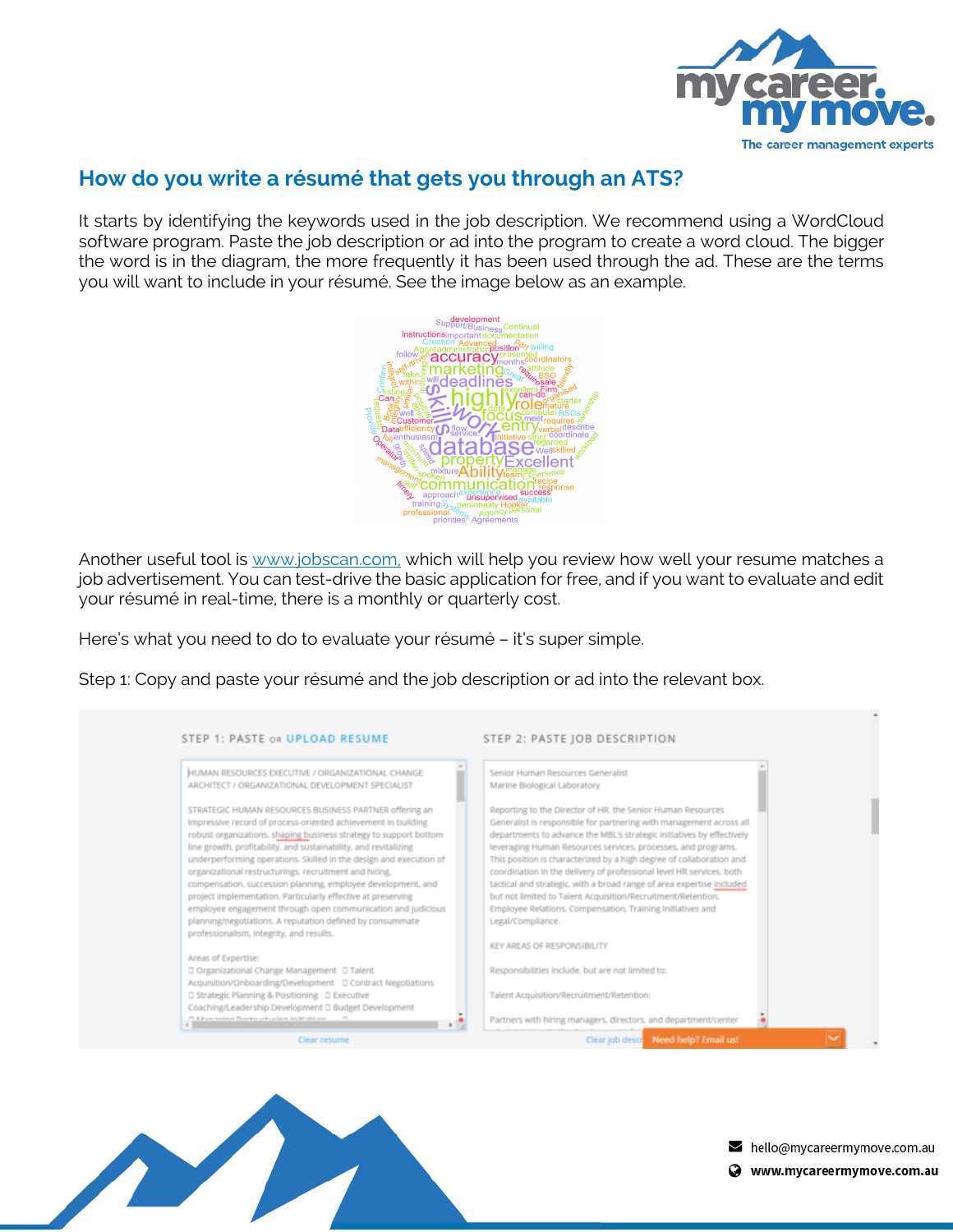

#### Step 2: Click the scan button to see your results.



Step 3: Scroll down through each section of the report to see what your résumé is missing. Here's what it looks like. The words with a red X in the résumé column are the ones that are missing in your résumé.

| SKILLS COMPARISON            |              | <b>HIGHLIGHTED SKILLS</b> |                          |
|------------------------------|--------------|---------------------------|--------------------------|
| SKILL                        | VARIATIONS O | RESUME                    | JOB DESCRIPTION          |
| <b>Human Resources</b>       | $\circ$      | 13                        | $_{\rm 6}$               |
| Legal                        |              | ×                         | $\overline{5}$           |
| Compliance                   |              | $^{+}$                    | $\overline{4}$           |
| <b>Employee Relations</b>    |              |                           | 4                        |
| Recruitment                  | $\circ$      | $\mathbf{1}$              | $\Delta$                 |
| Payroll                      |              | ×                         | $\Delta$                 |
| <b>HRIS</b>                  |              | ×                         | 3                        |
| <b>Talent Acquisition</b>    |              | $\overline{2}$            | $\overline{2}$           |
| <b>Strategic Initiatives</b> |              | ×                         | $\overline{\mathcal{Z}}$ |



hello@mycareermymove.com.au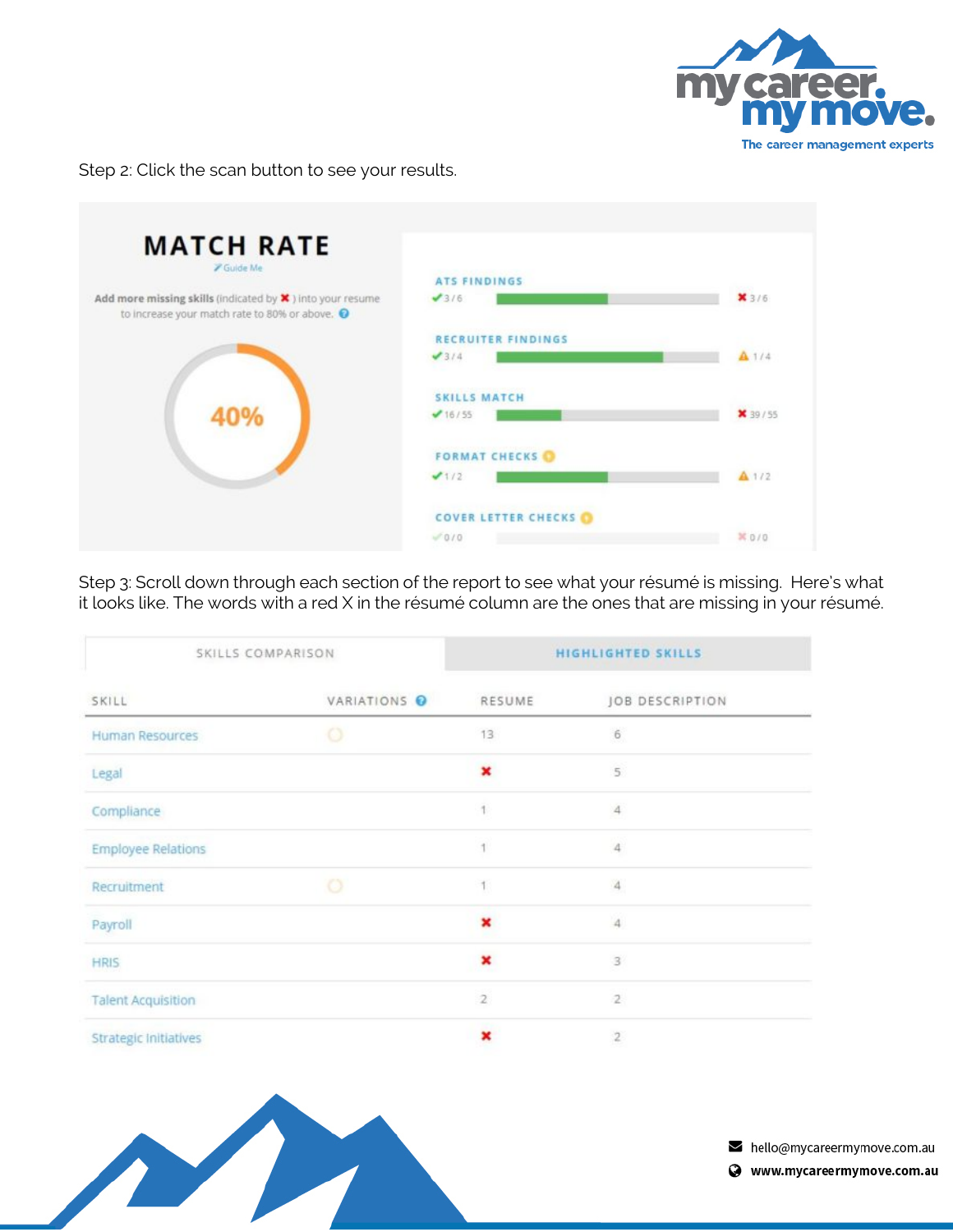

Step 4: After making changes to your resume, you can rescan it.

With the free version, you get five scans a month. With the paid version, you get unlimited scans and the ability to see changes to your score based on the changes you make in real-time through Power Edit

| CONTENT<br>FORMAT<br>20.5%<br>0.0%<br>А                                                                                                                                                                                                                                                                                                               |                                                                                                                  |
|-------------------------------------------------------------------------------------------------------------------------------------------------------------------------------------------------------------------------------------------------------------------------------------------------------------------------------------------------------|------------------------------------------------------------------------------------------------------------------|
| u<br>$\equiv$<br>金<br>環<br>TI<br>B<br>畫<br>А                                                                                                                                                                                                                                                                                                          |                                                                                                                  |
| <b>Jackie Romero</b>                                                                                                                                                                                                                                                                                                                                  | CONTENT X<br><b>SETA FORMAT</b>                                                                                  |
| Seattle, WA 98107 - (206) 555-1234<br>jackieromero@email.com - linkedin.com/in/jackie-romero83                                                                                                                                                                                                                                                        | Add More Skills                                                                                                  |
| <b>Relevant Skills</b>                                                                                                                                                                                                                                                                                                                                | Skills are ordered by importance and will be<br>automatically resorted as you update your<br>resume on the left. |
|                                                                                                                                                                                                                                                                                                                                                       | <b>High Importance</b>                                                                                           |
| <b>Work Experience</b>                                                                                                                                                                                                                                                                                                                                | +Copywriting<br>x/10                                                                                             |
| Jobscan, Seattle, WA<br>Content Manager, June 2017-Present                                                                                                                                                                                                                                                                                            | Job Description:<br>Resume: X<br>Hard Skill                                                                      |
| Create and/or edit content across channels at SaaS startup, including blog, landing<br>pages, social media, videos, and emails. Produce blog content based on lead gen,<br>product marketing, or user retention initiatives. Development and execution of SEO<br>writing and technical SEO strategies to improve blog organic search traffic (top-of- | 10<br>View Definition                                                                                            |
| funnel lead gen) and homepage visits. Work with customer support team to identify<br>opportunities to answer customer FAQs through blog content.                                                                                                                                                                                                      | +Digital Media<br>x/9                                                                                            |
| · Increased overall blog traffic 111% YoY<br>. Pun publiching calondar, producing ~2 now articles each week.                                                                                                                                                                                                                                          | x/3<br>$+$ Brand                                                                                                 |
| Great! We've imported ATS-safe styling from your .docx resume.                                                                                                                                                                                                                                                                                        | SAVE TO .DOCX<br>SAVE SCAN<br>SAVE TO PDF                                                                        |

# **Where to next?**

- 1

Looking for some more resources that will make your job search easier? Just head on over to www.mycareermymove.com.au and check out our affordable Starting Out, Starting Over or Starting New online career coaching programs that will give you a greater understanding of yourself, the job search process and the recruitment practices.

# **"It's your career, make it your move"**



hello@mycareermymove.com.au